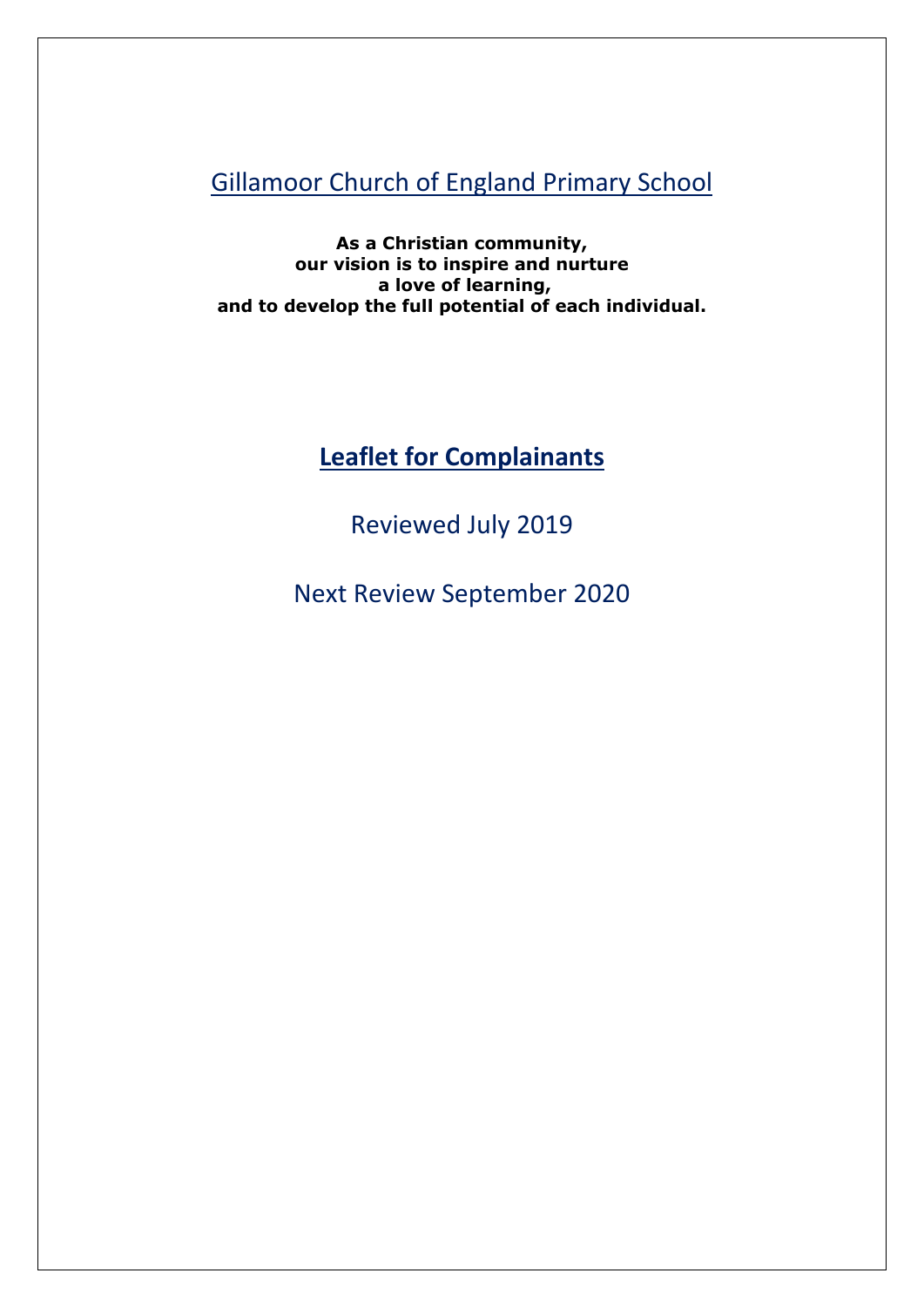## **GILLAMOOR CE SCHOOL - PARENTS ADVICE LEAFLET**

#### **Overview of Complaints procedure for all complainants**

#### **What to do if you have a concern or a complaint**

We aim to work closely with everyone to ensure that all children can learn and play happily at school.

However, sometimes problems do occur and the best person to talk to first if you have a child in school is usually your child's class teacher. If you do not have a child in school, please contact the Head teacher. The Head Teacher will be happy to talk to you at a mutually convenient time. Please contact the school office to make an appointment to talk to the Head Teacher or write to the Head Teacher explaining your query and what you would like to happen now.

This is part of a full procedure which all schools have in place and has been approved by the Governing Body. If the Head Teacher cannot resolve the issue or if the complaint is about the Head Teacher, you should then write to the Chair of Governors. If your complaint is about a Governor or Governors, please write to the Clerk of the Governing Body through the school office.

Full details of our complaints procedure can be found in this leaflet or look on the school's website for further information.

# *We view all complaints in a positive way, as it helps the school improve its practices. However, persistent complainants will be dealt with via the Serial, Persistent and Unreasonable Complaints Policy.*

Please do not hesitate to contact us – we look forward to hearing from you.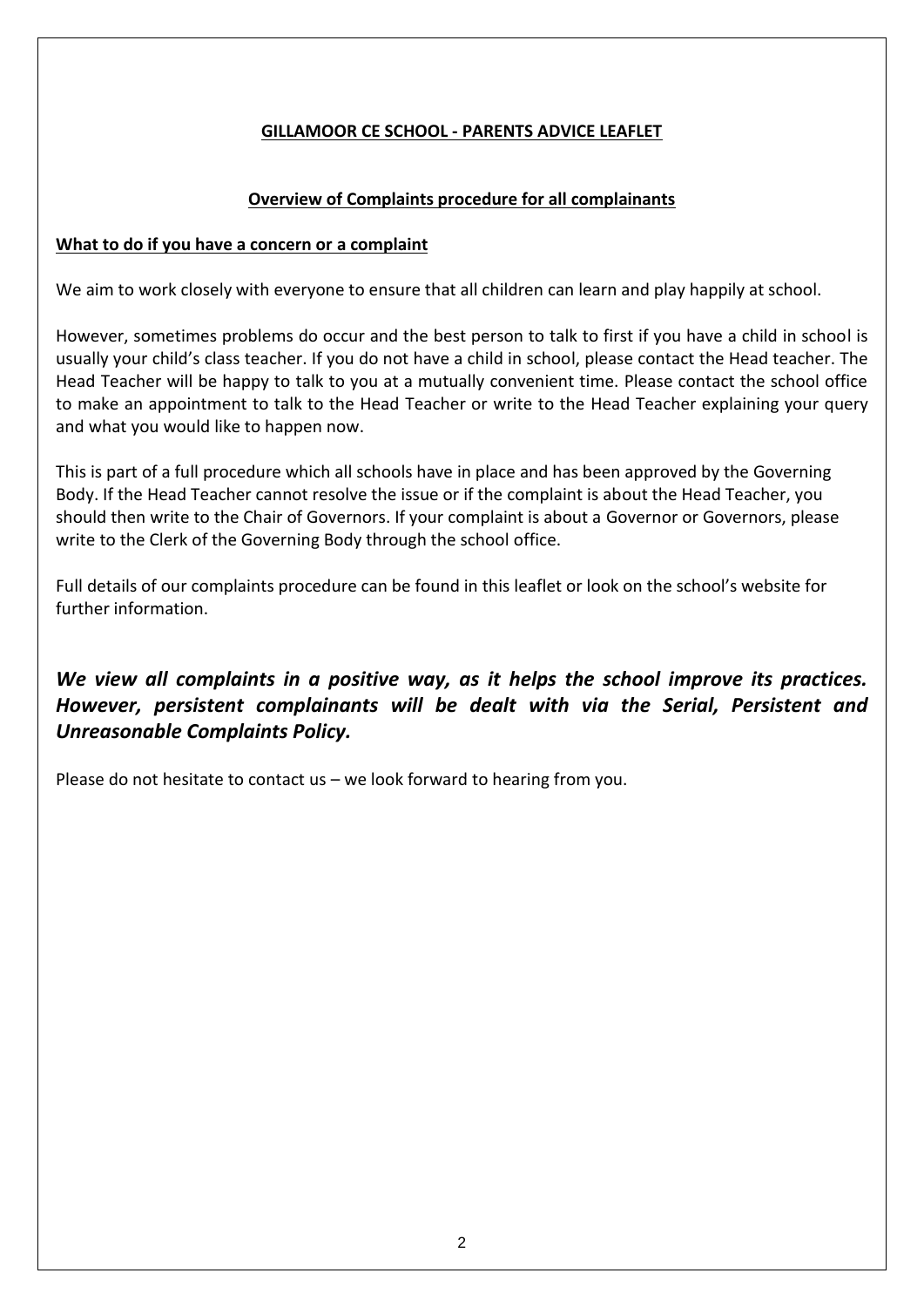#### **Gillamoor CE School Complaints Information Leaflet**

#### **I am a parent or carer of a child in school, how do I let the school know that I have a concern or complaint?**

The first action you need to take is to contact your child's class teacher and let the school know as soon as possible that you have a concern or a complaint and give the school the opportunity to investigate the matter properly. At least two members of staff will always be present at meetings.

Most concerns or complaints can be sorted out this way. Remember, do not leave it too long to report your concern because it can be difficult to investigate something that happened some time ago. It is also helpful if you can provide a short written statement of your concern or complaint. This will help to avoid any misunderstanding and provides a written record of your concern or complaint. At Gillamoor CE School we insist that a concern or complaint is raised within 30 working days of it arising.

This is known as the "informal" stage and the school will do everything possible to address your concerns at this stage.

#### **What if my complaint is about the Head Teacher?**

If the complaint is about the Head Teacher, your complaint should be passed via the school office to the Senior Teacher. This should be marked for the attention of the Chair of the Governing Body. The Senior Teacher will pass on your correspondence to the Chair of Governors.

#### **If I am making a complaint about a Governor what should I do?**

Write to the Clerk of the Governing Body. Explain the issue and what resolution you are seeking. If the complaint is about an individual governor, the Chair or a designated governor will investigate the issue and write to you with the findings.

If your complaint is about the full Governing Body please write to the Clerk as above. The Clerk will liaise with the Local Authority to resolve the issue.

#### **I am not a parent/carer but would like to complain how do I let the school know?**

Please make an appointment to see the Head Teacher. Two members of staff or governors will always be present at any meetings.

Most concerns/complaints can be resolved informally in this manner. Remember, do not leave it too long to report your concern/complaint because it can be difficult to investigate something that happened some time ago. It is also helpful if you can provide a short written statement of your concern or complaint. This will help to avoid any misunderstanding and provides a written record of your concern or complaint. At Gillamoor CE School we insist that a concern or complaint is raised within 30 working days of it arising.

This is known as the "informal" stage and the school will do everything possible to address your concerns at this stage.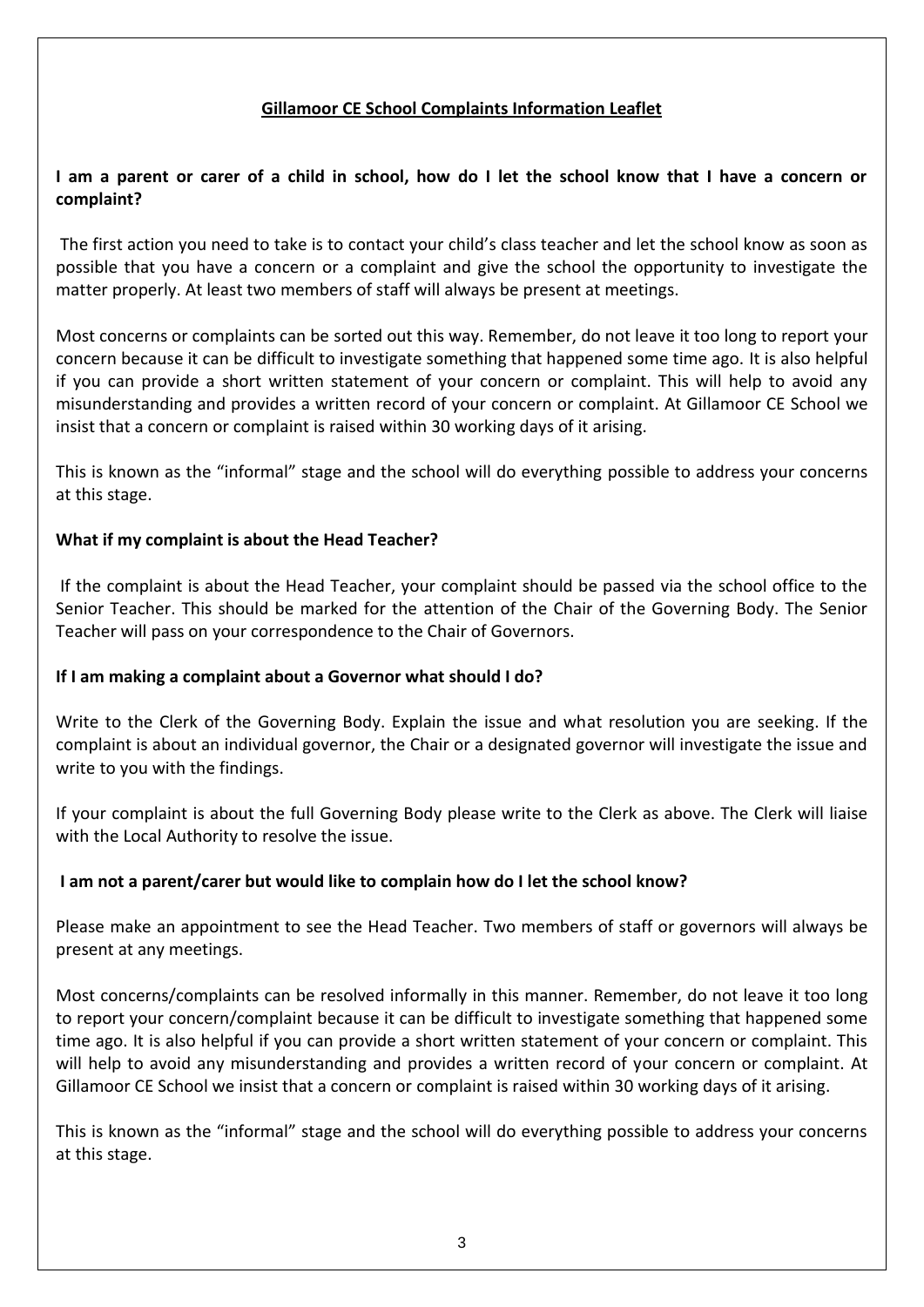# **Informal stage**

It is normally appropriate to communicate directly with the member of staff concerned. This may be by letter, telephone or in person by appointment only, requested via the school office. Many concerns can be resolved by simple clarification or the provision of information and it is anticipated that most complaints or concerns will be resolved at the informal stage. As per policy, staff members will always be accompanied by another staff member or by a governor in any meeting.

In the case of more serious complaints or concerns, it may be appropriate to address them directly to the Head Teacher, or to the Chair of the Governing Body if the concern or complaint is about the Head Teacher. (Jane Harper: [janeharper@harrisonholt.co.uk](mailto:janeharper@harrisonholt.co.uk) )

If you are uncertain about who to contact, seek advice from the school office or the Clerk to the Governing Body. (01751 431643 or [admin@gillamoor.n-yorks.sch.uk](mailto:admin@gillamoor.n-yorks.sch.uk) .) Please **do not discuss** the complaint with the Clerk as this will breach the code of confidentiality that Clerk's must uphold.

### **FORMAL STAGE**

If you feel that the informal investigation with the class teacher or Head Teacher has not resolved the issue you can now take the complaint through a formal procedure.

All schools have in place a complaints procedure. This is a formal process which enables you and the school to address your concerns. It is very important that you follow the procedures carefully to ensure that the school can do everything possible to resolve the issue. It is particularly important that you do not miss out any stages or try to solve the matter in other ways as this may prevent the school from dealing with your complaint in the correct manner.

To begin this process, you must write to the Head Teacher explaining clearly and briefly what your concern is and what outcome you would like to see to resolve it. You should include details that might assist the investigation, such as names of potential witnesses, dates and times of events, and copies of relevant documents. It is also very important that you include a clear statement of the actions you feel you would like the school to take to resolve your concern. Without this, it is much more difficult to proceed. Please use the form provided if you prefer.

#### **Formal Complaint: Timescale**

The designated member of staff/Head Teacher will send an acknowledgement letter within 5 working days of receiving the written complaint and will confirm details of the complaint to be investigated and who will be investigating the complaint.

The designated member of staff/Head Teacher will write to the complainant within 20 working days of receipt of the complaint and advise him/her of the outcome of the investigations in writing.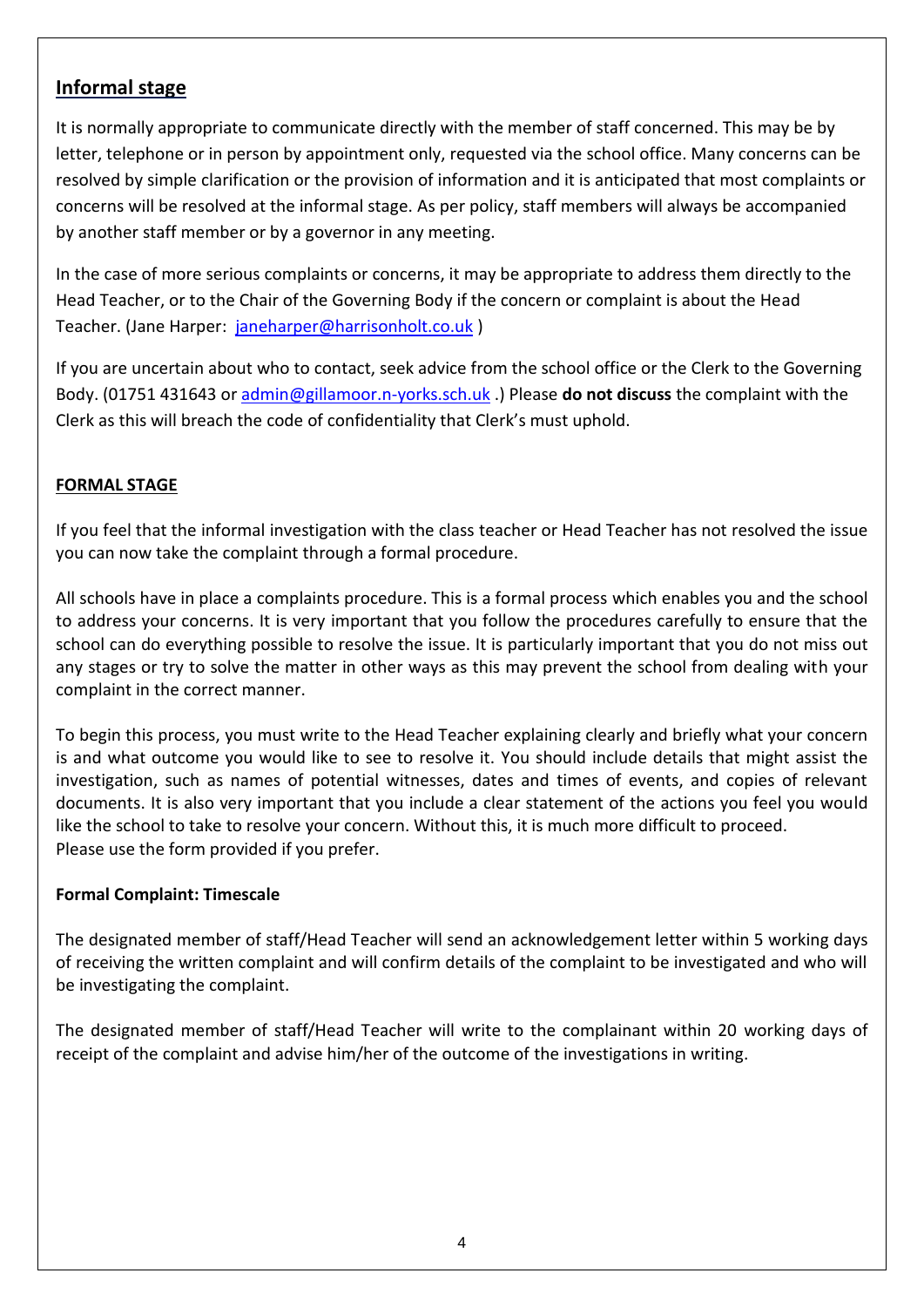#### **Review process by the Governing Body**

In the very rare event that you are dissatisfied with the manner in which the process has been followed, you may request that the Governing Body reviews the process followed by the school, in handling the complaint. Any such request must be made in writing to the Chair of the Governing Body, within 10 school days of receiving notice of the outcome, and include a statement specifying any perceived failures to follow the procedure. The Chair of Governors will then implement the services of the complaints panel.

Any review of the process followed by the school will be conducted by a panel of two to three members of the Governing Body complaints panel, depending on availability. This will usually take place within 10 school days of receipt of your request.

The review will normally be conducted through a consideration of written submissions, but reasonable requests to make oral representations will be considered sympathetically.

If you still feel dissatisfied, you will need to refer the matter to the Secretary of State using the details as listed below. Please note however, that The Secretary of State's powers are delegated to the school complaints unit (SCU). The SCU will only consider cases where the governing body has acted unlawfully or unreasonably. It will only overturn a decision in extreme circumstances. If, however, it decides that a school has not followed its published procedures, it has the power to direct that the process is re-visited.

| Telephone | 0370 000 2288                                                                                                |
|-----------|--------------------------------------------------------------------------------------------------------------|
| Online    | www.education.gov.uk/help/contactus                                                                          |
| Letter    | DFE, School Complaints Unit, Second Floor, Piccadilly Gate, Store Street, Manchester. M1<br>2 <sub>W</sub> D |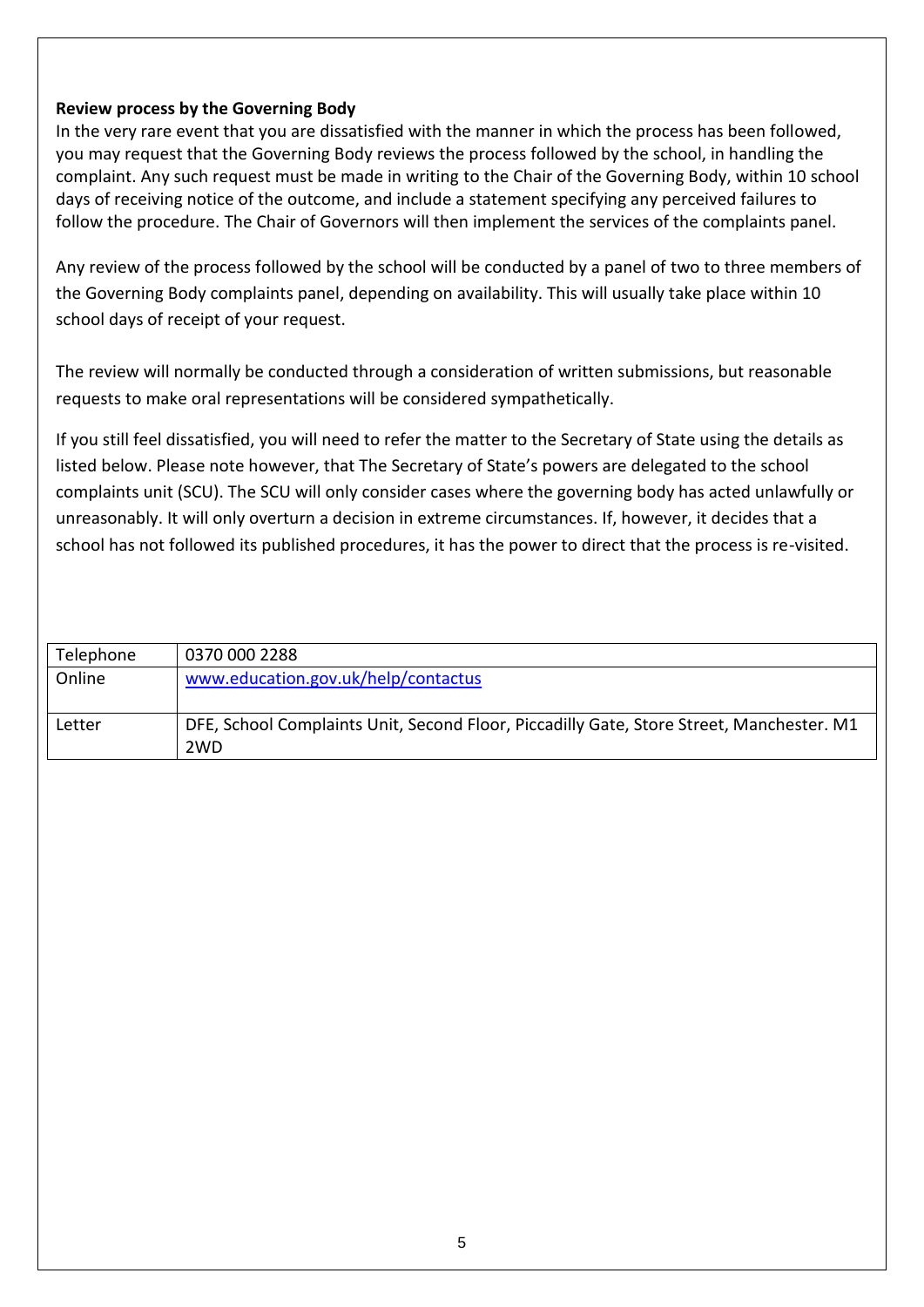# **Complainant Form Gillamoor Church of England Primary School**

Please use this form to make your complaint. You are welcome to send in an accompanying letter. Do remember that you will need to tell us what you feel could happen to resolve your complaint. When you have filled in the form, send it to The Head teacher or Chair of the Governing Board if the complaint is about the Head Teacher. If you need any help completing this form, please contact the school. If this is a complaint about a governor, please send it to the Clerk to the Governing Board through the school office.

We will only process your personal data in order to respond to your complaints. In general, it will be used for administrative and statistical purposes.

| Your name                                                                                   | $Mr \Box Ms \Box$                          |                 |                      |  |  |
|---------------------------------------------------------------------------------------------|--------------------------------------------|-----------------|----------------------|--|--|
|                                                                                             |                                            |                 |                      |  |  |
|                                                                                             |                                            |                 |                      |  |  |
|                                                                                             |                                            |                 |                      |  |  |
| Your address                                                                                |                                            |                 |                      |  |  |
|                                                                                             |                                            |                 |                      |  |  |
|                                                                                             | Postcode                                   |                 |                      |  |  |
| Daytime tel.                                                                                |                                            |                 |                      |  |  |
| no.                                                                                         |                                            | Mobile tel. no. |                      |  |  |
| Email                                                                                       |                                            |                 |                      |  |  |
| address                                                                                     |                                            |                 |                      |  |  |
|                                                                                             |                                            |                 |                      |  |  |
| Do you have any special requirements, for<br>example if English is not your first language, |                                            |                 |                      |  |  |
| disabilities?                                                                               |                                            |                 |                      |  |  |
| Have you contacted the school about this matter before? Yes $\Box$<br>$No$                  |                                            |                 |                      |  |  |
|                                                                                             |                                            |                 |                      |  |  |
|                                                                                             | If yes, who did you contact, when and how? |                 |                      |  |  |
|                                                                                             |                                            |                 |                      |  |  |
|                                                                                             |                                            |                 |                      |  |  |
|                                                                                             | Have you received a reply?                 |                 | Yes  <br>$No \ \Box$ |  |  |
|                                                                                             |                                            |                 |                      |  |  |
| If so, when was this?                                                                       |                                            |                 |                      |  |  |
|                                                                                             |                                            |                 |                      |  |  |
|                                                                                             |                                            |                 |                      |  |  |
|                                                                                             |                                            |                 |                      |  |  |
|                                                                                             |                                            |                 |                      |  |  |